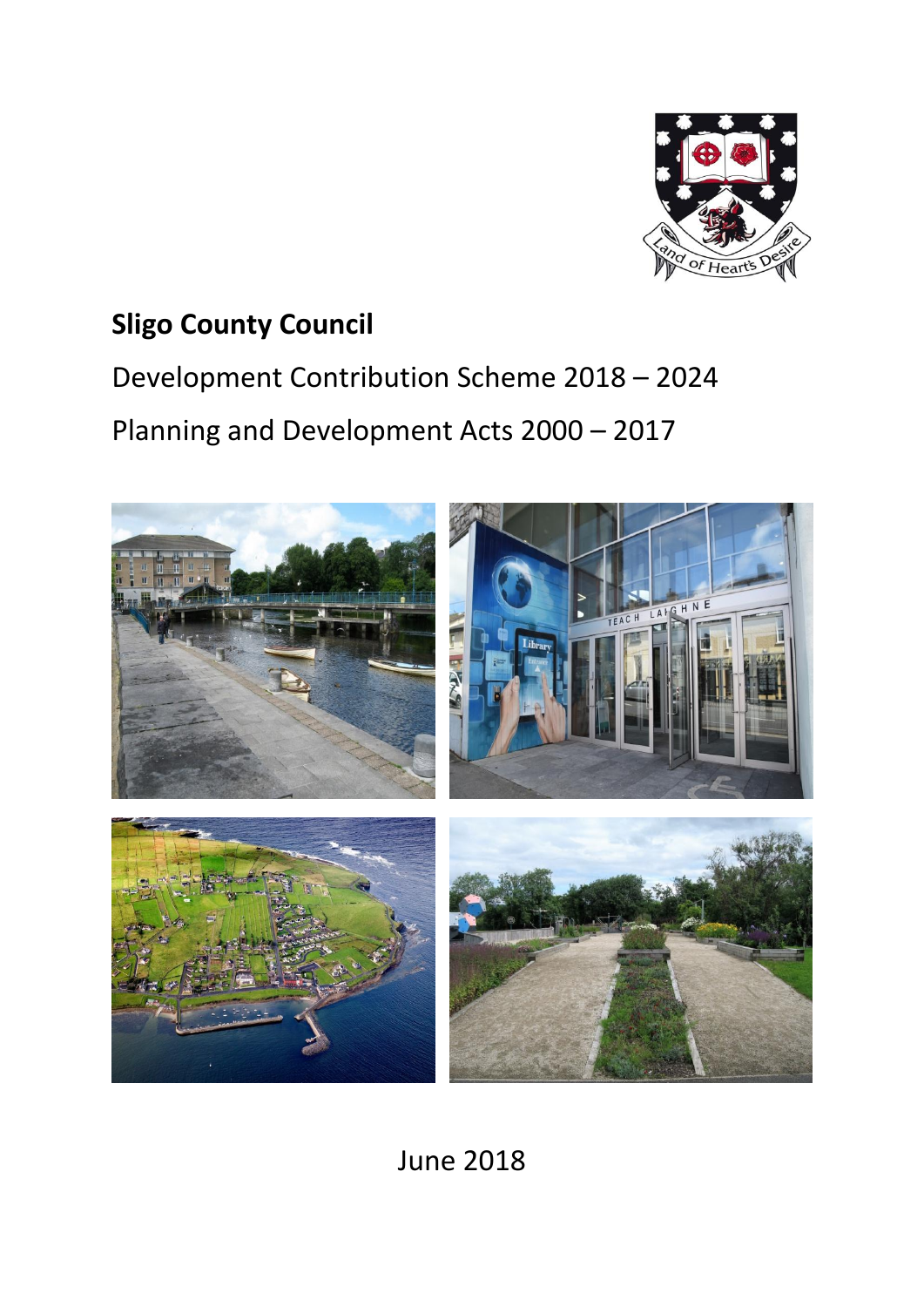## **1.0 Introduction**

Section 48 of the Planning & Development Act 2000 (as amended) enables Local Authorities when granting planning permission to include conditions requiring the payment of a contribution in respect of public infrastructure and facilities benefiting development in the area of the Planning Authority and that is provided or that is intended will be provided by or on behalf of a Local Authority (regardless of other sources of funding for the infrastructure and facilities).

Section 48 of the Act defines "Public infrastructure and facilities" as:

- (a) the acquisition of land,
- (b) the provision of open spaces, recreational and community facilities and amenities and landscaping works,
- (c) the provision of roads, car parks, car parking places, sewers, waste water and water treatment facilities, service connections, watermains and flood relief work,
- (d) the provision of bus corridors and lanes, bus interchange facilities (including car parks for those facilities), infrastructure to facilitate public transport, cycle and pedestrian facilities, and traffic calming measures,
- (e) the refurbishment, upgrading, enlargement or replacement of roads, car parks, car parking places, sewers, waste water and water treatment facilities, service connections or watermains,
- (f) the provision of high-capacity telecommunications infrastructure, such as broadband,
- (g) the provision of school sites, and
- (h) any matters ancillary to paragraphs (a) to (g).

The Act requires that the basis for the determination of a contribution shall be set out in a Development Contribution Scheme. The making of the Development Contribution Scheme is a reserved function of the elected members of the local authority.

## **2.0 Aim of the Development Contribution Scheme**

When new development occurs, it impacts on the capacity of existing infrastructure thereby placing a greater demand on the services provided by a local authority. Accordingly, it is equitable that developers contribute to the funding of essential physical and social infrastructure that support the implementation of development plans of local authorities.

The Sligo County Development Plan 2017-2023 contains policies that will allow the County to reach its potential and maximise its contribution to the economy of the wider region. This Development Contribution Scheme complements these policies by facilitating economic development and job creation with reduced development contributions for developments that contribute in a positive manner to the economy of the county.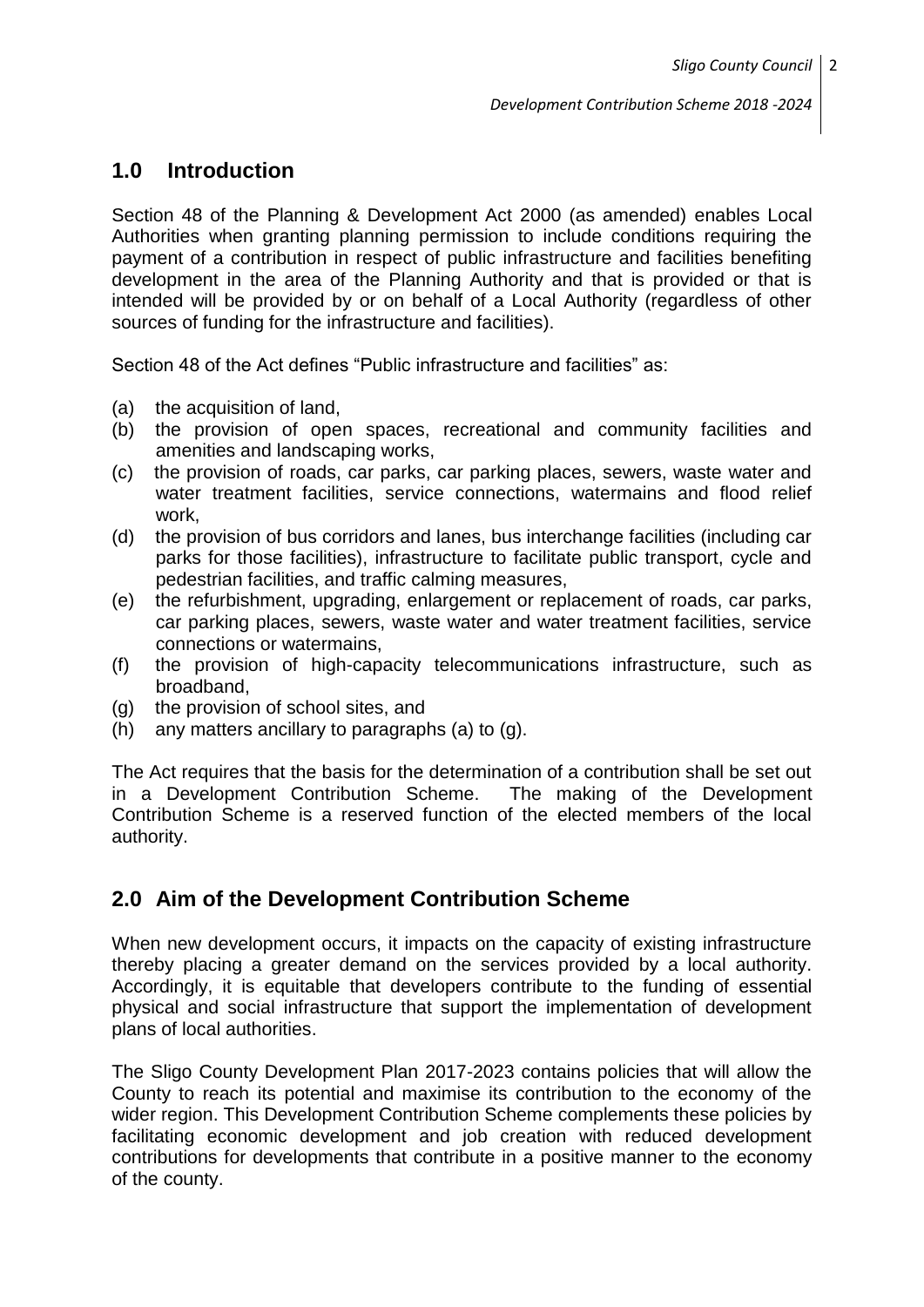The revitalisation of our town centres and the re-use of vacant buildings are key to the improvement of these areas for both residents and visitors to our county. In order to aid re-development within our town / village centres, careful consideration has been given to development contributions charged on this type of development.

Economic development is also supported in the Local Economic and Community Plan 2016-2021. Goals of this plan include supporting economic development and job creation. These goals are being supported by this scheme with reductions available for developments which facilitate job creation through targeted support for specific development types. The Development Contributions Guidelines for Planning Authorities 2013 demonstrate a strong link to the Government's Jobs Strategy in terms of the types of projects that should be supported through reduced rates and waivers, and the treatment of enterprises being supported by the IDA/Enterprise Ireland.

## **3.0 Area to which the Development Contribution Scheme shall apply**

The Planning Authority may make one or more schemes in respect of different parts of its functional area. This scheme will apply to the entire functional area of the County of Sligo.

## **4.0 Duration of Scheme**

This scheme shall apply from the date of its adoption by the members and will apply for a minimum period of six years. The Council will apply conditions requiring payment of the contributions provided for in the scheme to all relevant decisions to grant planning permission made on or after its adoption date. The scheme may be reviewed by the Planning Authority at any time. The scheme shall continue to remain in force until such time as the Council adopt a new Scheme.

Contributions shall be payable immediately upon the commencement of development. In cases where a development is being carried out in phases and such phases have been identified as part of the planning permission, or where the applicant has reached agreement with the Council regarding the payment of the contribution in phases, the contribution may be paid in associated instalments at the commencement of each phase. The phased payment of the contribution payable requires the prior written agreement of the Council.

The Urban Regeneration and Housing Act 2015 amended Section 48 of the Planning and Development Act to provide that where a new development contribution scheme is adopted by a planning authority to provide for reduced development contribution levies compared to those which were in place under the previous development contribution scheme, the reduced development contributions under the newly adopted scheme shall have retrospective effect for existing planning permissions that have not commenced development. Where there are unsold housing units in a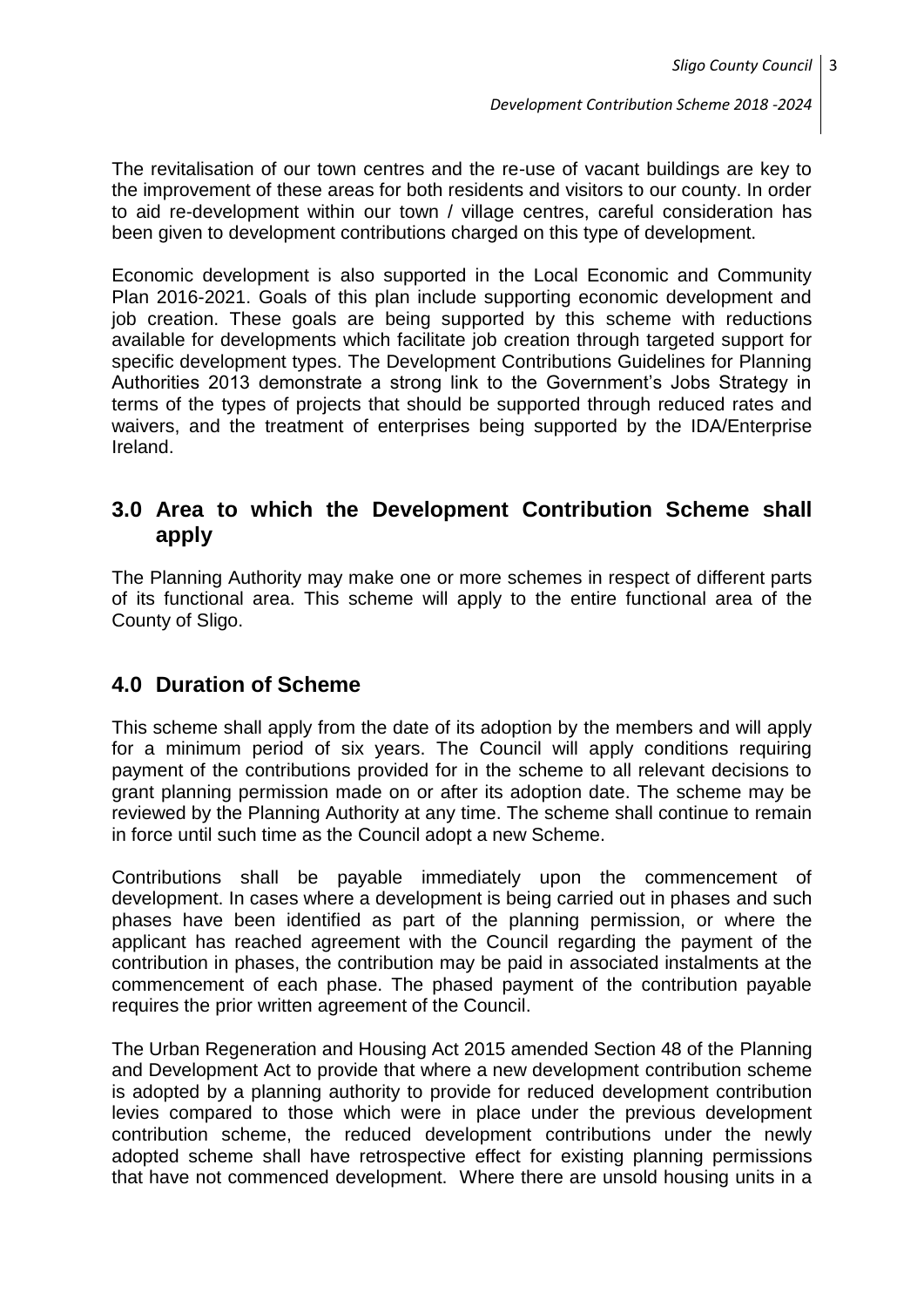development, the new lower development contribution scheme shall also apply to those unsold housing units. If such a scenario exists, where contributions payable under this new scheme would be less than those specified in the grant of planning permission, the development that has not commenced or the unsold housing units, shall be subject to this new development contribution scheme.

## **5.0 Review of Previous Scheme**

The preparation of this scheme was informed by a review of the current Development Contribution Scheme adopted by the Council in September 2011. A total of €3.9 million was generated from financial contributions between 2012 and 2017. Residential development is the main contributor accounting for approximately 80% of this amount.

An example of recent projects enabled by development contributions:

- Western Distributor Road
- Wine Street Enhancement Works
- Connaughton Road Coach Parking
- Rosses Point Swimming Pool refurbishment
- Additional Outdoor amenities at Cleveragh Regional Park
- Coastal Dune Protection Schemes
- Raghley Harbour Restoration Works

## **6.0 Water and Wastewater Facilities – Irish Water**

Responsibility for water services (i.e. water supply and wastewater) nationally rests with Irish Water (IW). In accordance with the Water Services (No. 2) Act 2013, a charge for water services infrastructure provision in respect of developments granted planning permission after 1st January, 2014, is levied and collected by Irish Water. No development contributions are therefore to be levied locally for water and wastewater projects.

## **7.0 Projected Development**

The current uncertainty in residential, commercial and industrial projects results in a level of unpredictability in forecasting development trends over the scheme period.

(a) *Residential* - The Core Strategy of the Sligo County Development Plan 2017- 2023 projects the number of housing units to be constructed in the county over the period of the plan as 3,705 units. However, based on the current level of commencement notices received in respect of new residential development, it is more realistic to assume that approximately 1,500 units will be constructed over the period of the scheme.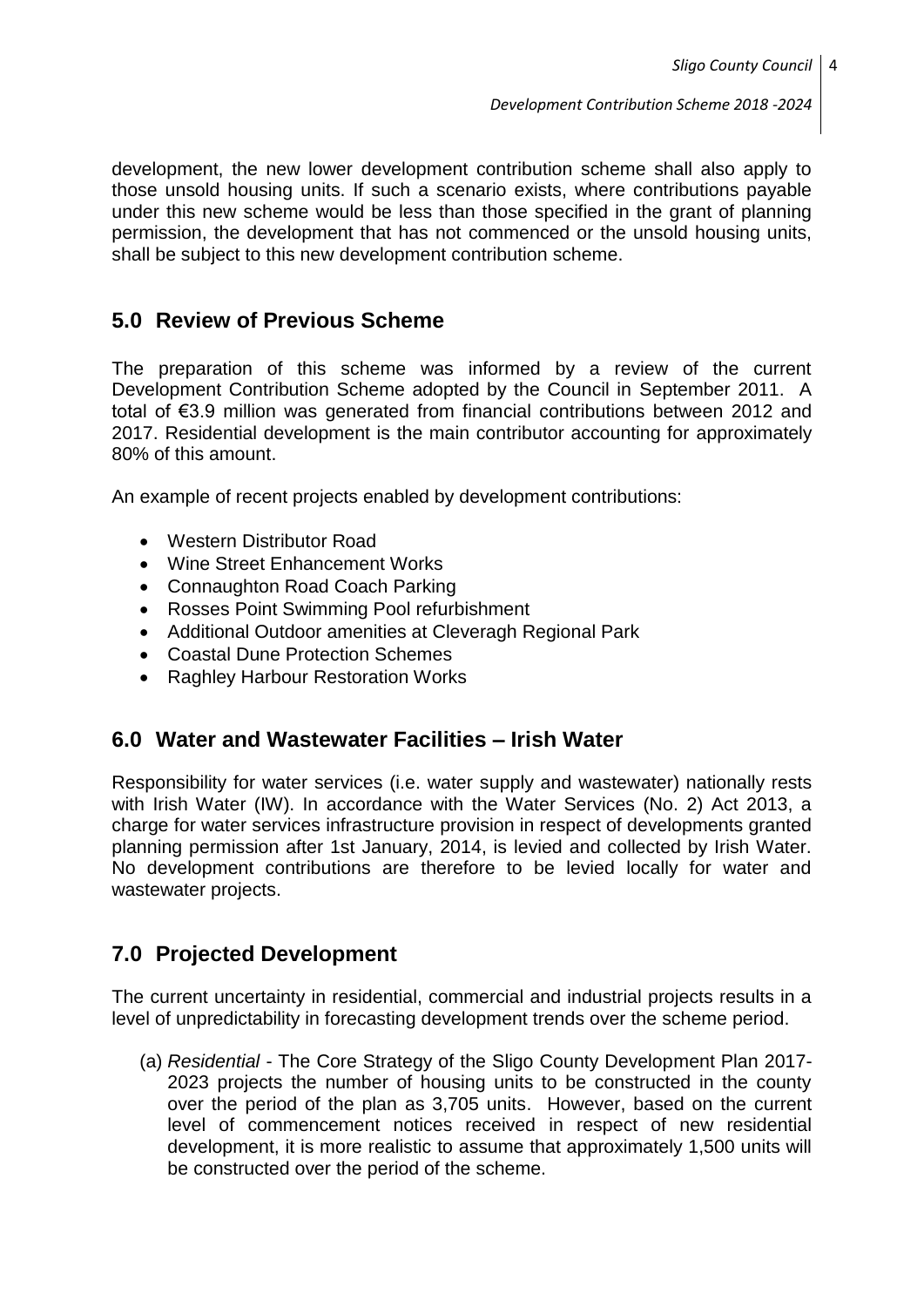(b) *Non-Residential* - An analysis of the commercial and industrial floor areas of Commencement Notices received in the county from January 2012 until December 2016 show an accurate prediction of 10,000m<sup>2</sup> per annum was included in the 2011 Development Contribution Scheme. It is predicted that this trend will continue. Accordingly, it is estimated that  $10,000m^2$  of commercial and industrial floor space will be commenced each year of the scheme.

## **8.0 Basis for Determination of Contributions**

Each year Sligo County Council spends large amounts of money on public infrastructure and facilities which benefit development in the County. The funding for public infrastructure and facilities comes from external sources (i.e. Government grants) and from moneys paid under the development contribution Scheme.

This Development Contribution Scheme will provide funding for the following classes of public infrastructure or facilities, and their enabling costs:

#### **Roads and Public Infrastructure**

Roads infrastructure expenditure provides for the provision, refurbishment, upgrading, enlargement or replacement of roads, drainage, landscaping works, infrastructure to facilitate public transport, cycle and pedestrian facilities and traffic calming measures, the associated acquisition of land and ancillary matters including investment in infrastructure that would provide an economic, social and/or community benefit to a locality.

#### **General Recreational and Community Facilities and Amenities**

Expenditure on general recreational and community facilities and amenities includes for the development of communities (including investment in infrastructure that would provide an economic, social and/or community benefit to the area) and the provision / improvement of recreational and community facilities and amenities, the associated acquisition of land and ancillary matters and making provision to meet net annual loan charges on facilities and amenities provided under the development contribution scheme.

The basis for determining the contributions to be paid in respect of public infrastructure and facilities is calculated having regard to:

- a) the estimated cost to the Council in the period 2018 to 2024 of providing further public infrastructure and facilities as set out in the objectives outlined in the Sligo County Development Plan and associated Mini Plans, Local Area Plans, Local Economic and Community Plan, Annual Roads Programme, County Sligo Heritage Plan 2016 – 2020 and Village and Urban Renewal Projects.
- (b) the estimated number of units and floor area of projected development for residential and industrial/commercial classes for the period 2018 – 2024.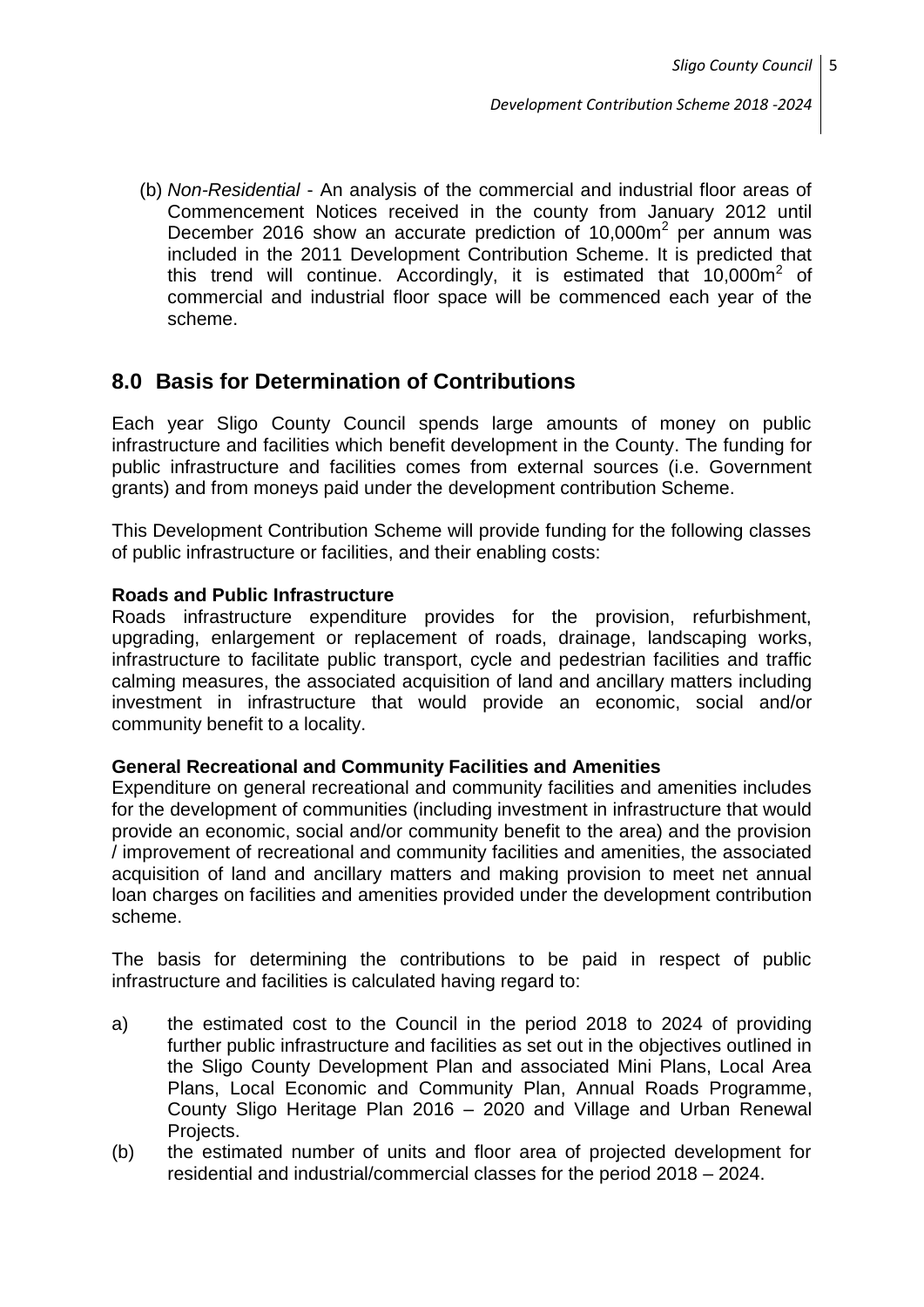(c) the estimated charge for each residential unit and the estimated charge per m<sup>2</sup> for industrial/commercial development and other categories of development.

The public infrastructure and facility projects included in this Scheme are listed in Appendix 1 attached hereto (indicative only). The level of development contributions received will be a major determinant with regard to the extent of the provision of such projects.

The gross capital cost of projects, on which the rates are calculated, is estimated to be in the order of €90 million over the period of the scheme (See Table 1). An average discount of 90% has been applied to this figure to reflect the benefit which accrues in respect of existing development.

The nett expenditure attributable to the scheme is therefore  $\epsilon$ 9 million and the % contribution in respect of the different classes of infrastructure is as indicated on Table 1.

| <b>Classes of</b><br><b>Infrastructure</b>                                                                 | <b>Estimated</b><br><b>Expenditure up to</b><br>2024 | <b>Nett Expenditure</b><br><b>Attributable to the</b><br><b>Scheme</b> | % of Contribution |
|------------------------------------------------------------------------------------------------------------|------------------------------------------------------|------------------------------------------------------------------------|-------------------|
| <b>Roads and Public</b><br><b>Infrastructure</b>                                                           | €37,000,000                                          | €3,700,000                                                             | 40%               |
| <b>General</b><br><b>Recreational and</b><br><b>Community</b><br><b>Facilities and</b><br><b>Amenities</b> | €53,000,000                                          | €5,300,000                                                             | 60%               |
| Total                                                                                                      | €90,000,000                                          | €9,000,000                                                             | 100%              |

#### **Table 1 – Capital Costs Of Projects**

It is assumed that approximately 80% of the attributable cost to new development will come from contributions for residential developments with the balance of 20% to come from non-residential development e.g. commercial, industrial etc. This apportionment is based on the degree to which the nature of public infrastructure investment benefits to a greater extent, residential rather than non residential development.

## **9.0 Level of Development Contribution**

Following an examination of current market conditions and the need to achieve a balance between retaining competitiveness and the need to secure the necessary funding (including co-funded requirements) to put in place much needed infrastructure to drive the Sligo economy and position the County to attract inward investment to develop its socio-economic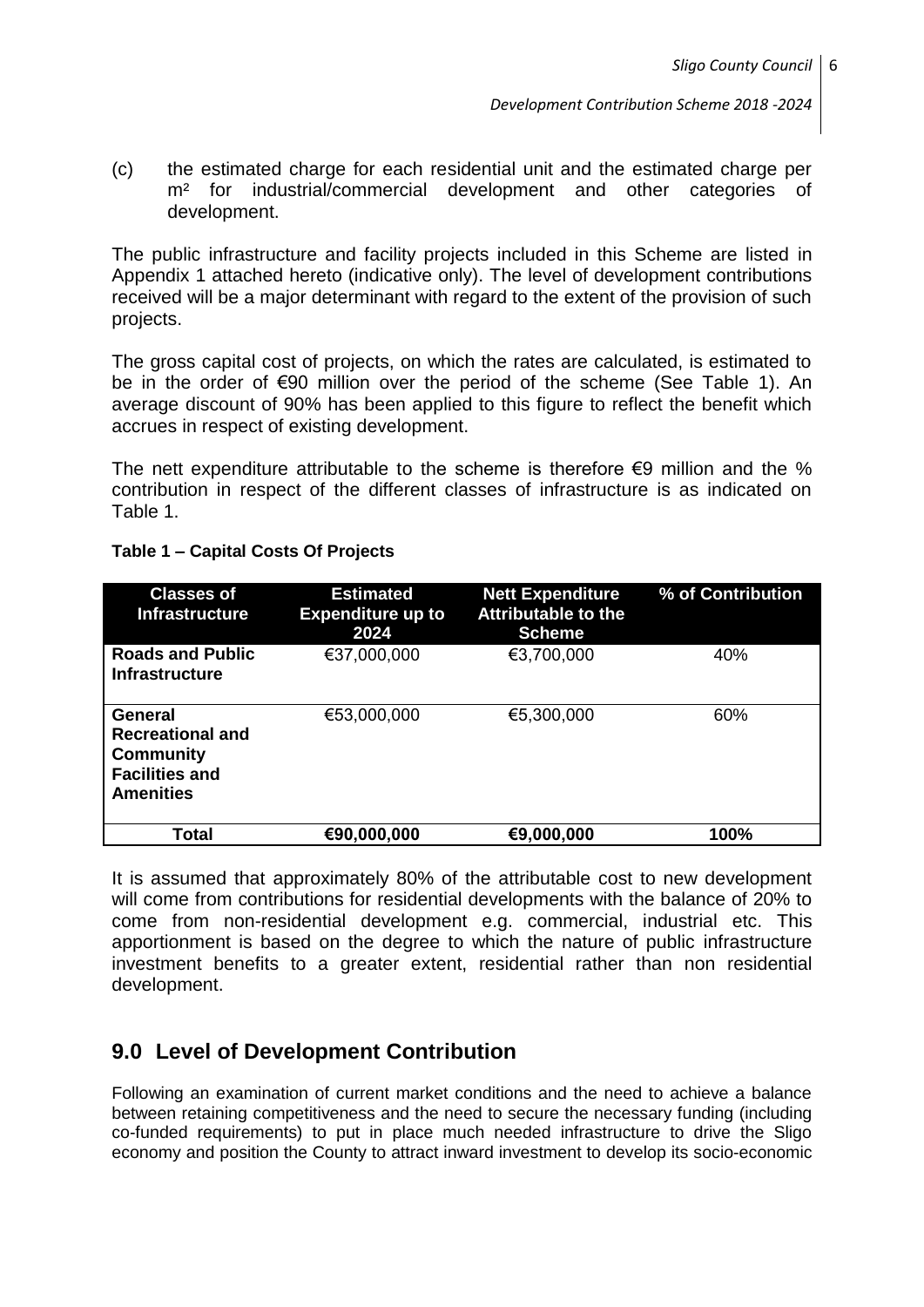fabric, the levels of contributions for the various classes of development for the Development Contribution Scheme 2018 – 2024 were arrived at (see following table).

#### **TABLE 2: LEVELS OF CONTRIBUTIONS**

| <b>Class</b>   | <b>Description of Development</b>                                                                                                                                                                 | <b>Amount of Contribution</b>                                                                         |
|----------------|---------------------------------------------------------------------------------------------------------------------------------------------------------------------------------------------------|-------------------------------------------------------------------------------------------------------|
| 1              | <b>Residential Development:</b>                                                                                                                                                                   |                                                                                                       |
|                | Area of house less than or equal to 150 sq m<br>Area of house between 151 and 200 sq m<br>$\bullet$<br>Area of house between 201 and 300 sq m<br>$\bullet$<br>Area of house greater than 300 sq m | €18 per m <sup>2</sup><br>€20 per m <sup>2</sup><br>€25 per m <sup>2</sup><br>€28 per m <sup>2</sup>  |
| $\overline{2}$ | House extension (including conversions)                                                                                                                                                           | €20 per m <sup>2</sup> for each m <sup>2</sup> of<br>the extension over 150 $m2$<br>of original house |
| 3              | Commercial / industrial (including extensions)                                                                                                                                                    | €20 per m <sup>2</sup>                                                                                |
| 4              | Storage / Warehousing (Non-retail) (including<br>extensions)                                                                                                                                      | €15 per m <sup>2</sup>                                                                                |
| 5              | Health and educational facilities                                                                                                                                                                 | €15 per m <sup>2</sup>                                                                                |
| 6              | Renewable energy development (e.g. Wind Farms)                                                                                                                                                    | €10,000 per MW of capacity                                                                            |
| $\overline{7}$ | Extractive Industry (in addition to any Buildings)                                                                                                                                                | €2,000 per 0.1 Ha of site<br>extraction area                                                          |
| 8              | The use of land for:<br>Camping / mobile home development<br>Parking of motor vehicles<br>Open storage of vehicle or other objects                                                                | €2,000 per hectare of site<br>area                                                                    |
| 9              | Deposit of refuse or waste                                                                                                                                                                        | €2,000 per 0.1 Ha of site<br>area                                                                     |
| 10             | (i) Initial afforestation                                                                                                                                                                         | €600 per ha of site area                                                                              |
|                | (ii) New forestry road                                                                                                                                                                            | €5,000 per new entrance<br>onto public road where the<br>area of afforestation<br>exceeds 2 hectares  |
| 11             | The provision of buildings or other structures for the<br>purposes of agricultural development (including<br>extensions)                                                                          | €5 per each $m^2$ over 1,000<br>m <sup>2</sup>                                                        |
| 12             | The provision of an advertisement structure                                                                                                                                                       | €30 per m <sup>2</sup>                                                                                |
| 13             | Development not coming within any foregoing class                                                                                                                                                 | €20 per m <sup>2</sup>                                                                                |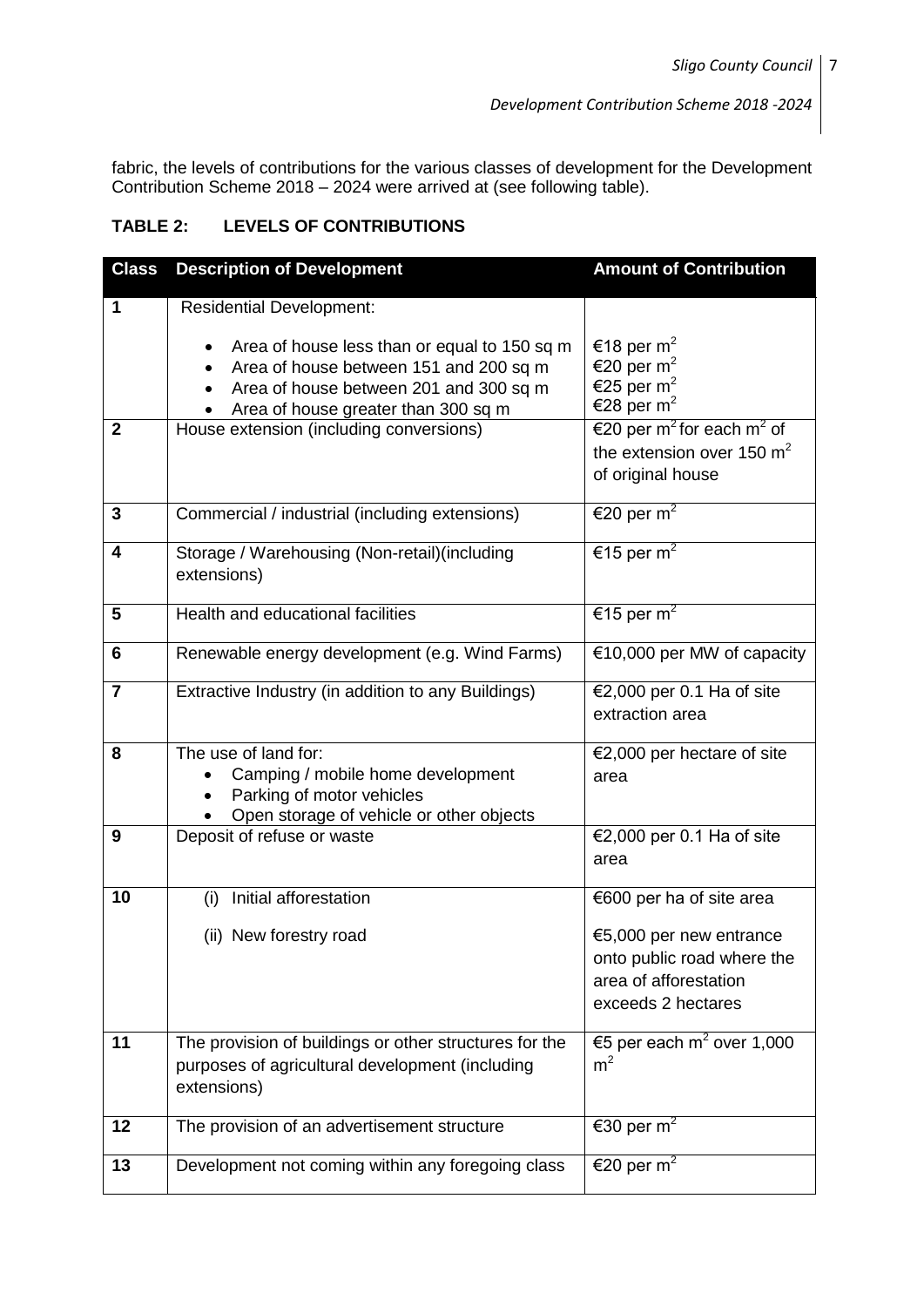#### **Note 1: Measurement of Floor Area**

The floor area of proposed development shall be calculated as the gross floor area. This means the area ascertained by the internal measurement of the floor space on each floor of a building (including internal walls and partitions) and including mezzanine floors.

#### **Note 2: Retention Permissions**

Retention permissions shall be charged at *double* the applicable rate of the development contribution. No exemptions or reductions are applicable for retention permission.

#### **Note 3: Indexation of Contributions Due**

All development contributions shall be index linked from  $1<sup>st</sup>$  January each year following the date of implementation of the Scheme in line with adjustments in the Wholesale Price Index for Building and Construction published by the Central Statistics Office. The rate of Development Contribution to be applied is the rate applicable on the year of commencement of development.

#### **Note 4: Car Parking Shortfall**:

Where a shortfall in carparking arises:

- A contribution of  $\epsilon$ 2,000 per space calculated in accordance with the Sligo County Development Plan 2017-2023, or its replacement, shall be levied.
- A contribution of  $\epsilon$ 6,000 per space calculated in accordance with the Sligo and Environs Development Plan or its replacement, shall be levied.

#### **Note 5: Change of Use**

Applications for change of use shall be charged at the balance between the normal charges that would be imposed for the development's proposed use and normal charges that would be imposed for the current use.

#### **Note 6: Redevelopment proposals**

Where development contributions under a Section 48 Scheme were paid in respect of the former use, the contribution payable on the new proposal will be net of the quantum of the development previously paid for. The Development Contribution Scheme does not provide for any rebate or refund in this regard. Agents/applicants should provide evidence of prior payment at application stage in order to expedite assessment and avail of this provision.

## **10.0 Exemptions and Reductions**

#### **The following categories of development will be exempted from the requirement to pay development contributions under the Scheme:**

(a) *Social housing units*, including those which are provided in accordance with an agreement made under Part V of the Act or which are provided by a voluntary or co-operative housing body, which is recognised as such by the Council.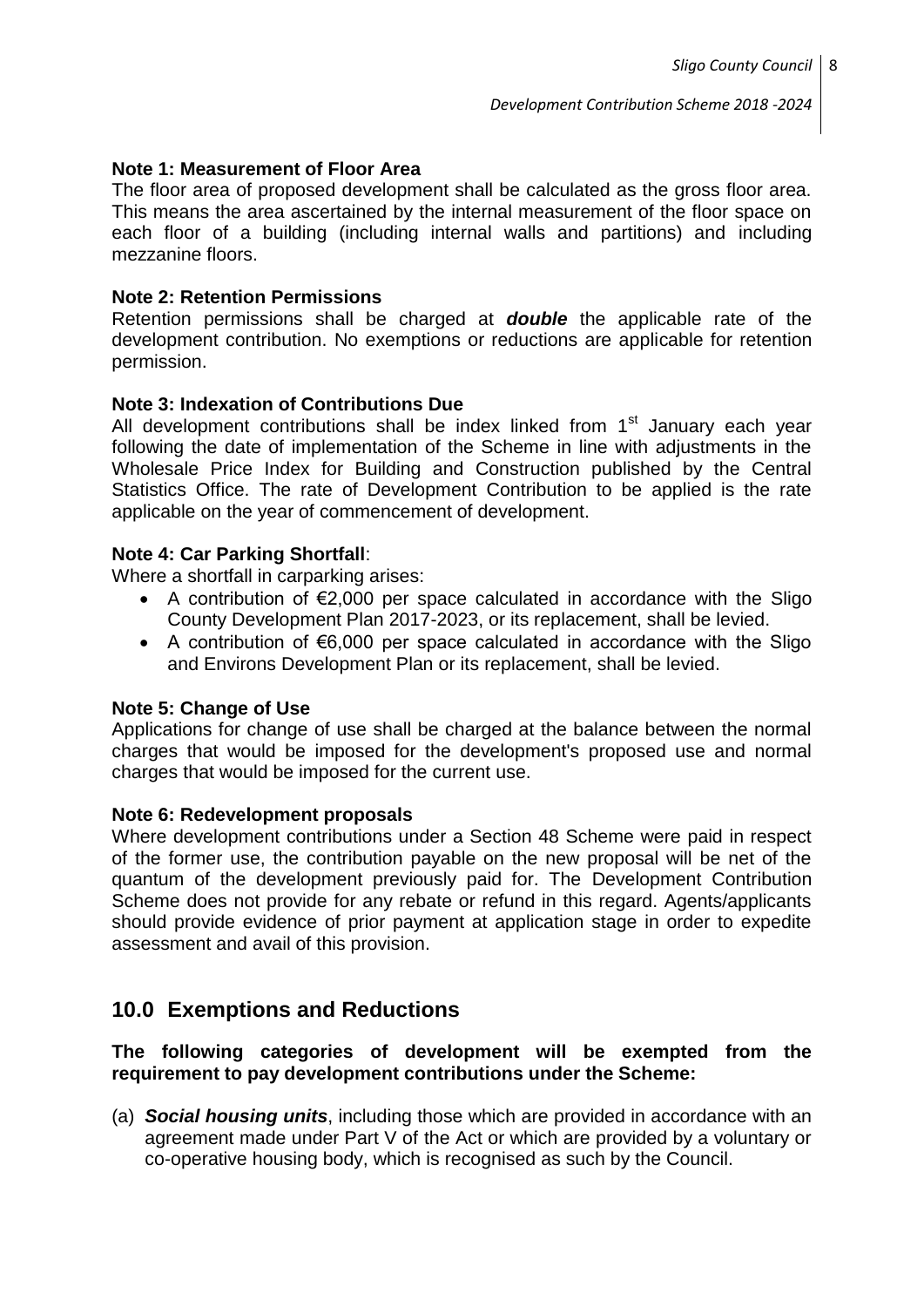- (b) Development in receipt of a *Housing Adaption Grant* for People with a Disability or similar will be exempted – only for the portion of the development that relates to the needs of the person in question.
- (c) Development for *social, recreational or religious purposes* not used for profit or gain.
- (d) Development to be used as a workshop, training facility, hostel or other accommodation specifically for *persons with disabilities* and not to be used for profit or gain.
- (e) Renovations to restore/refurbish CDP *Protected Structures* where the Council is satisfied that the works substantially contribute to the conservation or restoration of the structure.
- (f) *Ancillary surface car parking* as part of a planning application.
- (g) *Broadband* Infrastructure (Masts and Antennas).
- (h) *Renewable energy development* which is not supplying electricity to the national grid or for export.

#### **The following categories of development will be liable for a reduced rate of development contributions under the Scheme:**

- (a) In the case of development on **brownfield sites** within the core or edge of our towns or villages, a 30% reduction on the applicable rate of development contribution
- (b) In the case of development on sites included on the **Vacant Sites Register**, a 30% reduction on the applicable rate of development contribution
- (c) Developments that include the satisfactory resolution of **dereliction** (as per the Derelict Site Notice on sites that are on the Register of Derelict Sites under the Derelict Sites Act 1990) will be subject to a reduction of 30% in development contributions for any change of use / redevelopment of the existing structure(s).
- (d) In the case of residential development to **passive house standard**, a 50% reduction on the applicable rate of development contribution. This shall be paid by way of a refund upon submission of a Passive House Certificate for the completed dwellinghouse.
- (e) In the case of applications for **businesses grant aided by Local Enterprise Offcie/Enterprise Ireland** as well as developments that would progress the Governments Jobs Initiative a 50% reduction on the applicable rate of development contribution.
- (f) In the case of applications for **businesses grant aided or supported by IDA** as well as developments that would progress the Governments Jobs Initiative a 50% reduction on the applicable rate of development contribution.
- (g) In the case of applications for **redevelopment projects** (residential, commercial/industrial and agricultural), the Scheme will charge only the net additional development e.g. a redevelopment totalling 200m<sup>2</sup> of which 150m<sup>2</sup> is replacing existing development, contribution will be levied only on additional  $50m<sup>2</sup>$ . In developments where demolition is involved, such demolition must be necessary to facilitate the proposed development for the exemption to apply. In the instance of replacement dwellings, evidence of payment of Local Property Tax for the proceeding year shall be submitted.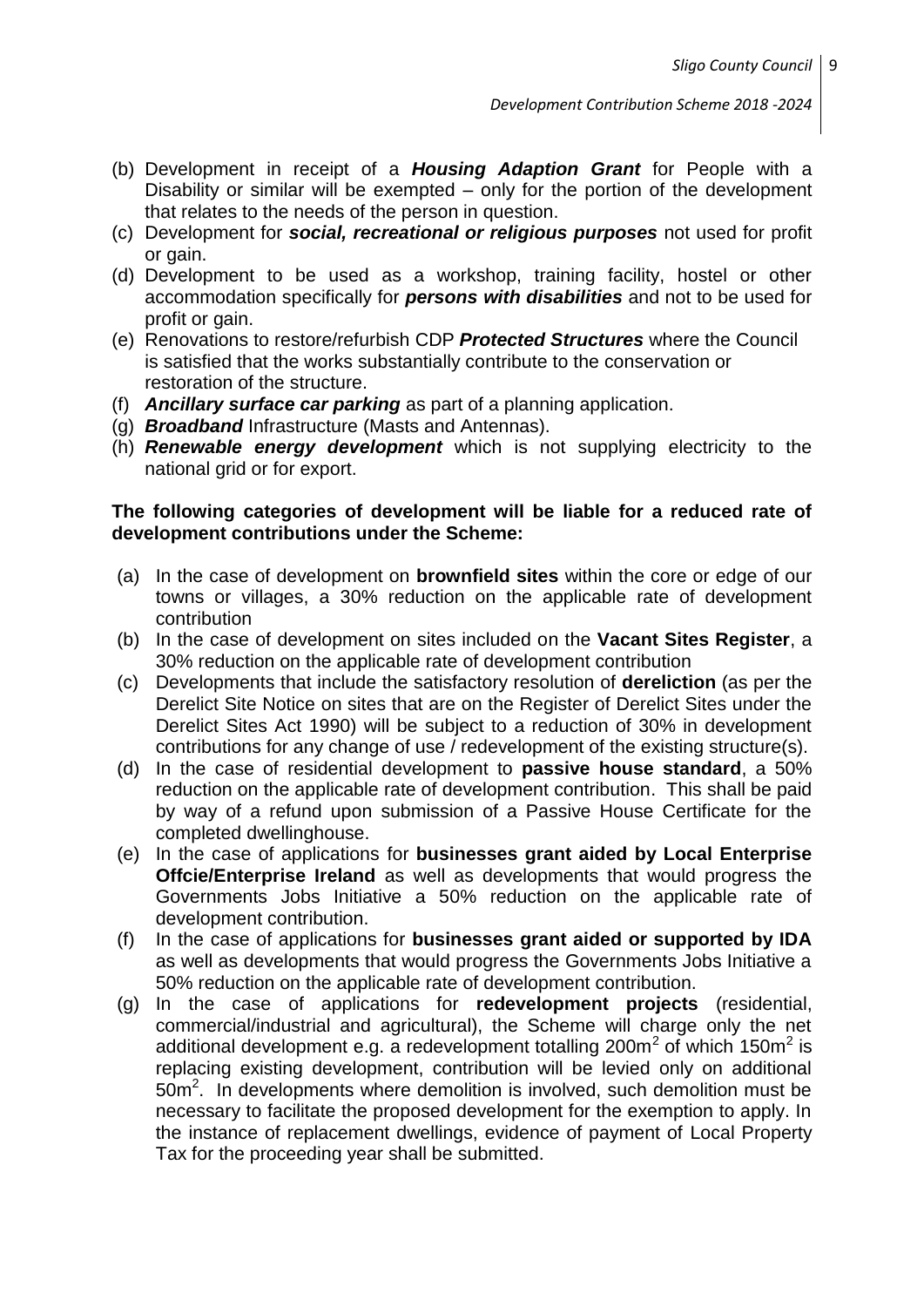- (h) **Temporary permissions** shall be liable for development contributions at the following rates:
	- 33% of normal rate for permissions of up to 3 years
	- 50% of normal rate for permissions up to 5 years
	- 66% of normal rate for permissions up to 10 years

In cases where a subsequent full planning permission is granted for the same development the contribution payable on the new proposal will be net of the amount already paid.

**NOTE:** Exemptions and reductions shall not apply to permissions for retention of development. In addition, where a particular development comes within the remit of more than one category of reduced contributions, only one such reduction shall be applied. In this instance, the Council shall apply the category where the greater percentage reduction applies.

## **11.0 Payment of Contribution**

Conditions requiring payment of the contributions provided for in the Scheme will be imposed on all decisions to grant planning permissions made following the making of the Scheme by the Council.

The contributions under the Scheme shall be payable prior to commencement of development or as otherwise agreed by the Council.

A 10% reduction shall apply where development contributions are paid in full within 6 months of lodgement of commencement notice. Retention permissions shall not avail of this discount.

The Council may facilitate the phased payment of contributions payable under the Scheme. Agreements shall be made with the Council prior to the commencement of work on site. The Council, in accordance with statutory powers, may recover as a simple contract debt in a court of competent jurisdiction any contribution (including interest and legal costs) due to it under the terms of this scheme. Furthermore, the Council may instigate enforcement action under the Planning Act 2000 in respect of unpaid development contributions and all associated costs and fees.

## **12.0 Special Development Contribution**

Sligo County Council may, in addition to the terms of this scheme, require the payment of a special contribution in respect of a particular development where specific exceptional costs not covered by this scheme are incurred by the Council in respect of public infrastructure and facilities which benefit the proposed development. Where payment of such a contribution is required, the condition shall specify the particular works carried out or proposed to be carried out by the Council to which the contribution relates.